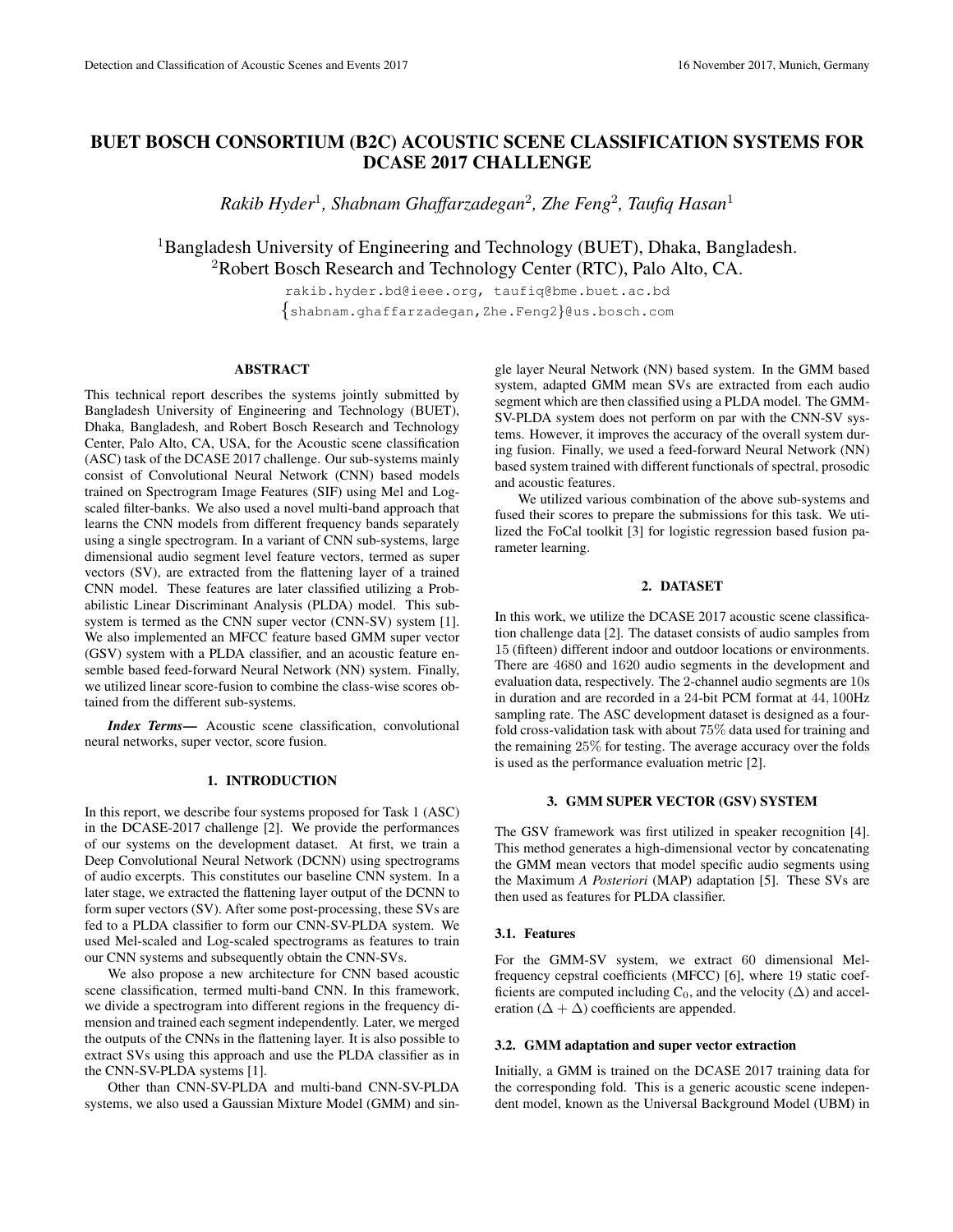

Figure 1: A flow-diagram of the utilized CNN architecture for the experiments using spectrogram image features. The proposed CNN SVs are formed from the flattening layer activations which are input to softmax output layer.

speaker recognition literature [5,7]. Next, audio segment dependent GMM parameters are estimated using MAP adaptation. The GMM SVs are obtained by concatenating the adapted mean vectors as of each audio segment. We use 64 component GMMs trained using an Expectation Maximization (EM) algorithm [8] with 5 iterations per mixture split. For MAP adaptation, a relevance factor of 14 is used. Finally,  $3840 (64 \times 60)$  dimensional SVs are extracted from each training and test segment. Further details of this system can be found in [1].

#### 3.3. SV post-processing

We first perform mean normalization across the training SVs. Next, we divide each vector by it's own  $L^2$  norm for length normalization [9]. The resulting vectors are then reduced in dimension to 14 using a Linear Discriminant Analysis (LDA) projection and normalized using the Within Class Covariance Normalization (WCCN) [10]. The parameters required in the post-processing steps are learned from the training data only and applied on the evaluation data.

#### 3.4. Probabilistic Linear Discriminant Analysis (PLDA)

We utilize a Gaussian PLDA classifier with a full-covariance residual noise [9]. In this model, an  $R$  dimensional post-processed SV extracted from audio segment s is expressed as:

$$
\mathbf{m}_s = \mathbf{m}_0 + \mathbf{\Phi}\beta + \mathbf{n}.\tag{1}
$$

Here,  $\mathbf{m}_0 \in \mathbb{R}^R$  is the acoustic scene independent mean vector,  $\Phi$  is an  $R \times N$  low rank matrix representing the scene dependent basis functions,  $\beta \sim \mathcal{N}(\mathbf{0}, \mathbf{I})$  is an  $K \times 1$  hidden vector, and  $\mathbf{n} \in \mathbb{R}^R$ is a random vector representing the full covariance residual noise. We train our model using the averaged post-processed SV obtained



Figure 2: A flow-diagram of the utilized Multi-band CNN architecture for the experiments using spectrogram image features. Multiband CNN SVs are formed from the flattening layer.

from each class and set  $K = 14$ . The training data of the corresponding fold was used to train the PLDA model. The scoring is performed as described in [11]. To determine if  $m_i$  and  $m_j$  belong to the same class  $(H_1)$  or not  $(H_0)$ , we use the following likelihood ratio:

$$
\mathcal{L}_{i,j} = \frac{P(\mathbf{m}_i, \mathbf{m}_j | H_1)}{P(\mathbf{m}_i | H_0) P(\mathbf{m}_j | H_0)}.
$$
(2)

This comparison is performed across all training and test segments to determine the highest scoring class for each test.

## 4. CNN SYSTEMS

#### 4.1. Spectrogram Image Features (SIF)

We use a single channel spectrogram excerpt with a dimension of  $149 \times 149$  as input to our CNN system. This setup closely follows the top-scoring system in DCASE 2016 [12]. First, the audio data is down-sampled to a rate of 22, 050Hz and segmented at 31.25 frames/sec. Next, Short-Time Fourier Transform (STFT) is computed on 2048 sample time windows. In [12], a logarithmic filterbank was used with 24 bands per octave extracted within a passband of 20Hz to 11.025kHz with the MADMOM toolkit [13] which resulted in 149 frequency bins. Then the spectrogram was segmented into  $149 \times 149$  frames with 25% overlap in the temporal dimension. These spectrogram excerpts are the inputs to the CNN system for an audio segment. We also used Mel-scaled filterbanks with the same number of frequency bins to generate corresponding SIF segments from each STFT window.

#### 4.2. Baseline CNN architecture

We followed [14] with some modifications to build our deep CNN architecture. A block diagram representation of our model is presented in Fig. 1. The first layer performs a convolution over the input spectrogram with 128 kernels with  $3 \times 3$  kernel size and unitary depth and stride in both dimensions. The obtained feature maps are then sub-sampled using a max-pooling layer operating over  $3 \times 3$ non-overlapping squares. The second convolutional layer is very similar to the first one except with a higher number of kernels (256 instead of 128). The second and last sub-sampling operation is performed aiming to remove the temporal axis. Therefore, we use a max-pooling layer which operates over the entire sequence length and, on the frequency axis, only over 3 non-overlapping frequency bands. Rectified linear unit (ReLU) [15] activation functions are used for the kernels in both convolutional layers. Finally, to classify the audio segment in 15 classes, the output layer consists of a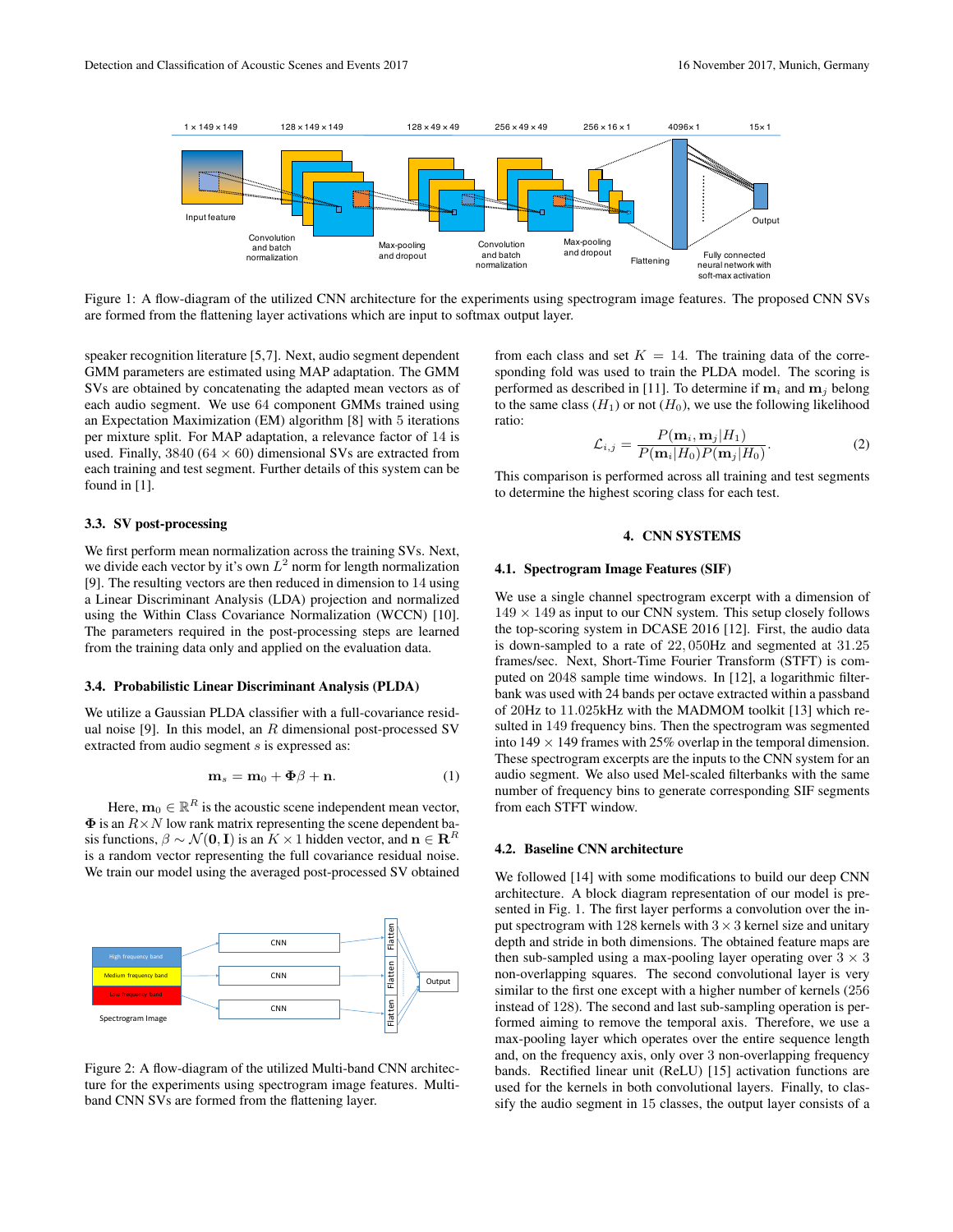| ID      | Feature                             | Classifier             | % Accuracy |                   |       |       |         |
|---------|-------------------------------------|------------------------|------------|-------------------|-------|-------|---------|
|         |                                     |                        | Fold1      | Fold <sub>2</sub> | Fold3 | Fold4 | Average |
| Sys. 1  | 60D MFCC+ $\Delta$ + $\Delta\Delta$ | <b>GMM-SV-PLDA</b>     | 81.11      | 80.22             | 81.02 | 81.97 | 81.08   |
| Sys. 2  | $149 \times 149$ Log-scaled SIF     | <b>Baseline CNN</b>    | 81.28      | 81.93             | 79.78 | 80.42 | 80.85   |
| Sys. 3  | $149 \times 149$ Log-scaled SIF     | <b>CNN-SV-PLDA</b>     | 84.27      | 81.15             | 83.43 | 84.36 | 83.30   |
| Sys. 4  | $149 \times 149$ Mel-scaled SIF     | <b>Baseline CNN</b>    | 79.91      | 81.10             | 79.04 | 83.93 | 81.00   |
| Sys. 5  | $149 \times 149$ Mel-scaled SIF     | <b>CNN-SV-PLDA</b>     | 82.65      | 81.25             | 83.92 | 84.70 | 83.13   |
| Sys. 6  | $149 \times 149$ Log-scaled SIF     | Multi-band CNN         | 83.85      | 80.81             | 80.02 | 83.42 | 82.02   |
| Sys. 7  | $149 \times 149$ Log-scaled SIF     | Multi-band CNN-SV-PLDA | 85.47      | 84.23             | 84.28 | 84.02 | 84.50   |
| Sys. 8  | $149 \times 149$ Mel-scaled SIF     | Multi-band CNN         | 82.31      | 80.31             | 77.23 | 83.93 | 80.95   |
| Sys. 9  | $149 \times 149$ Mel-scaled SIF     | Multi-band CNN-SV-PLDA | 83.33      | 83.90             | 84.43 | 85.21 | 84.22   |
| Sys. 10 | 272D Acoustic Feature set           | NN                     | 76.06      | 72.19             | 73.62 | 74.01 | 73.97   |

Table 1: Performance evaluation of the CNN, GMM-SV-PLDA and CNN-SV-PLDA systems with different spectrogram features on the DCASE 2017 ASC development dataset. %Accuracy for each fold and their average values are reported.

| ΙD           | System                                                         | $%$ Accuracy (Dev) | %Accuracy (Eval) |
|--------------|----------------------------------------------------------------|--------------------|------------------|
| Submission-1 | Linear equal-weight score fusion of Systems $(1,3,5,7,9)$      | 88.7               | 74.1             |
| Submission-2 | Log-scaled SIF CNN-SV-PLDA                                     | 83.3               | 72.2             |
| Submission-3 | Linear logistic regression fusion of Systems $(1,2,4,6,7,8,9)$ | 89.8               | 68.6             |
| Submission-4 | Linear logistic regression fusion of Systems $(1-10)$          | 89.6               | 72.0             |

Table 2: The constituents of the systems submitted to DCASE 2017 ASC challenge. The accuracy is obtained by averaging the accuracies from the four folds of the DCASE 2017 training data.

15-node fully-connected neural network with a softmax activation function.

described in Sec. 3.4.

#### 4.3. Regularization, Optimization and Model Training

We utilized batch normalization [16] as an intermediate layer after each of the two convolutional layers. We also used a dropout layer for regularization (dropout  $= 0.25$ ) after each of the two maxpooling layers. The CNN system is implemented with the Keras Python library. We utilized the categorical cross-entropy loss function and the Adaptive Momentum (ADAM) [17] optimization approach. We set exponential decay rate for the moment estimates of the ADAM algorithm as  $\beta_2 = 0.99999$  and  $\beta_1 = 0.9$  to reduce the weights on the previous time stamps. We kept the default value for the parameter,  $\epsilon$  (10<sup>-8</sup>). Finally, we used a learning rate of 0.0001 with 200 training epochs. We observed the loss in training dataset for every epoch and used the model with least loss. The classification decision for an audio segment is calculated by averaging the prediction scores obtained from the short segments.

#### 4.4. The CNN super vector (CNN-SV) system

In order to combine the feature learning strength of CNN with the SV back-end, we formed a high dimensional vector concatenating the activations from the flattening layer (Fig. 1) of a trained CNN system and fed it as an input to the PLDA back-end. In this system, training is performed in two stages. In the first stage, the CNN model is trained on the SIF features on the training dataset as described in Sec. 3. Once the model is trained, all the training and test data is evaluated using the CNN model and the flattening layer activations are combined to form a high-dimensional super vector (SV) similar to Sec. 3 (e.g. 4096 dimensions in case of log-scaled SIF). Next, the extracted training CNN-SV features are post-processed by LDA, WCCN and length normalization according to Sec. 3.3. The processed CNN-SV features are used to train the PLDA model as

#### 4.5. Multi-band CNN System

In the multi-band CNN approach, the input spectrogram is separated into different frequency regions and each of these regions are provided for training separate CNN models. A block diagram explaining the multi-band CNN system is shown in Fig. 2. In our system we segmented the spectrogram with 149 frequency bins into 5 overlapping segments with an overlap of 10 frequency bins. We applied the same CNN system described above for each segments. We also applied the dense layer with same activation function (softmax) on the merged flattening layer. The loss function, optimizers and regularizers also remain the same.

#### 5. NEURAL NETWORK (NN) BASED SYSTEM

#### 5.1. Acoustic feature set

We used a large dimensional acoustic feature set by calculating functionals of various spectral and prosodic features. Different features include: 13-dimensional MFCC, delta of MFCC, zero crossing rate, delta of zero crossing rate, RMS, delta of RMS, spectral centroid, delta of centroid, pitch and delta of pitch. The functionals used are: minimum, maximum, median, mean, standard deviation, skewness and kurtosis. Using these functionals from the above features, we obtain the 272 dimensional feature set.

#### 5.2. NN classifier

This system consist of a feed-forward NN with 500 nodes. Rectified linear units (ReLU) are used as activation functions. The output layer consists of 15 nodes with sofmax activation functions. We used the same optimizer and loss function as the CNN system described above.